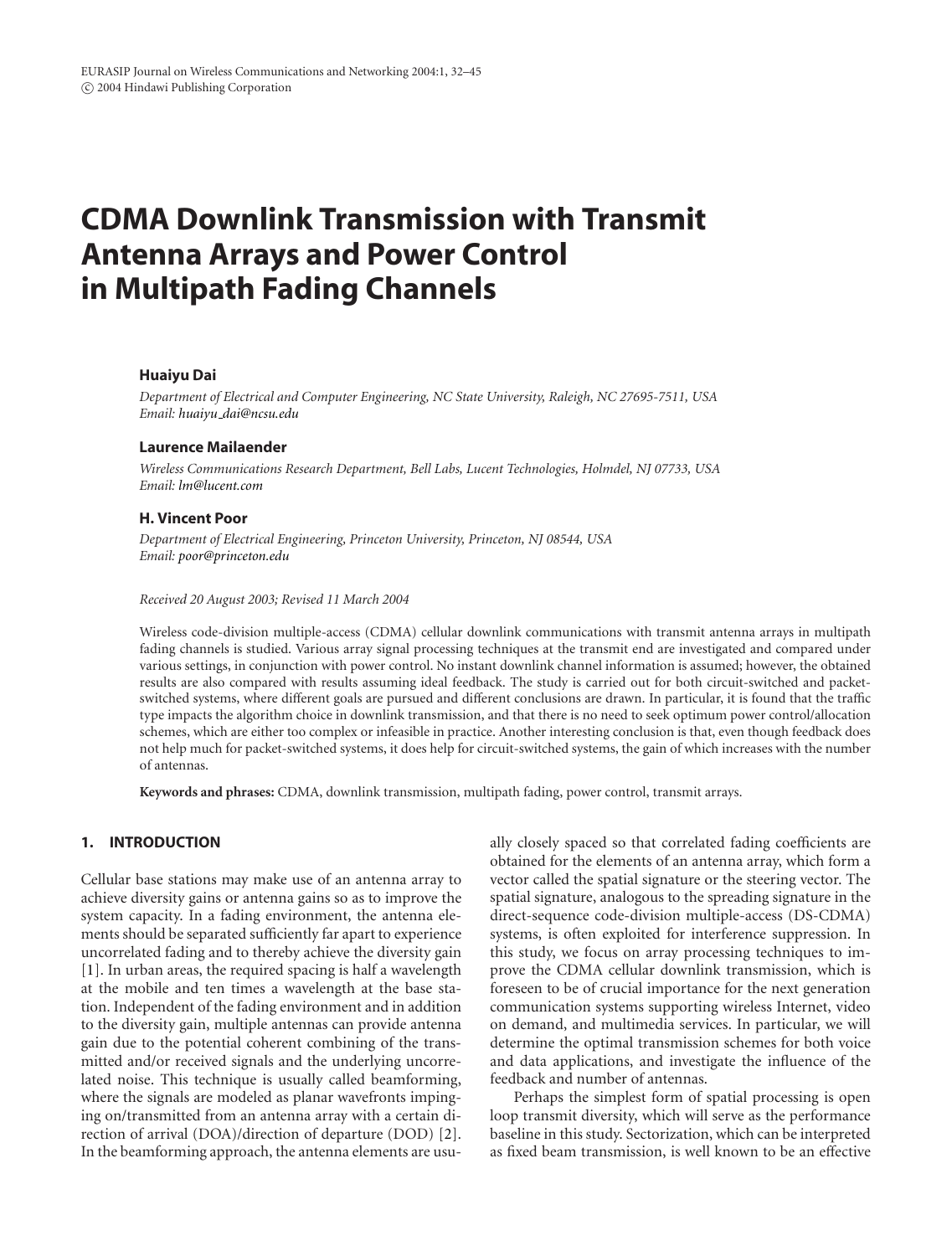way to improve the system capacity [\[3](#page-12-2)]. Other array processing techniques discussed in this paper belong to the beamforming category. A simple form of transmit beamforming is beam steering, which assumes knowledge of the mobile's position and forms a beam in the direction of line of sight (LOS). The performance of beam steering degrades in multipath channels with angle spread. A more sophisticated use of the array is to determine the antenna-weighting vector that maximizes signal-to-noise ratio (SNR) at the mobiles. Alternatively, one can borrow the idea from uplink receive array processing and come up with a maximum signal-tointerference ratio (SIR) solution for weighting vector design, that is, maximizing the ratio of the received power of the signal at the desired user and that leaked to the other users. Note that the downlink communication scenario is different from that of the uplink. While in the uplink the weighting vector designs for different users are decoupled, optimal beamforming for the downlink will have to be considered jointly, because the weighting vector for one user will impact the interference received by other users as well as the useful signal power received by the desired user. A joint power control and downlink beamforming algorithm has been proposed in [\[4](#page-12-3), [5\]](#page-12-4) according to some optimality criterion, and will also be used as the performance baseline.

Power control was conceived originally as a mechanism to deal with the near-far problem, but a more general emerging view is that it is a flexible mechanism to provide different quality of service to users with heterogeneous requirements [\[6](#page-12-5)]. For downlink transmission, power control is also important for energy conservation and interference mitigation. In circuit-switched systems, when we perform the above downlink transmission array processing together with power control, we execute it in two steps: (1) an array weighting vector is determined (not needed for transmit diversity) and the signal-to-interference-and-noise ratio (SINR) is calculated (as functions of transmitted powers) for each mobile receiver; (2) transmitted power is allocated among users so as to minimize the total transmitted power from the base station while keeping the SINRs of all links above a certain threshold. When there is no feasible solution for power allocation or the total transmitted power needed exceeds the maximum threshold, an outage is declared. The figure of merit for circuit-switched systems is the (simultaneously) supportable user capacity with certain SINR requirement under some outage limit. However, in packet-switched systems (such as HDR or HSDPA), where users are delay tolerant, we carry out rate control instead of power control, assuming the base station transmits at its maximum power. We mainly assume the powers are equally allocated among active users; but an optimal power allocation (OPA) scheme will also be studied. The figure of merit for the packet-switched systems is the total throughput (data rate), which is directly related to the SINR seen at the mobile users. Throughout this paper, no instant downlink channel state information (CSI) is assumed; however, the obtained results are also compared with results assuming ideal CSI. Both systems have a total transmitted power constraint.

This paper is organized as follows. In [Section 2](#page-1-0) the system model is introduced. Power control/allocation algorithms for circuit/packet-switched systems are addressed in [Section 3](#page-3-0) under a common framework. In [Section 4,](#page-4-0) various transmit array processing techniques are presented, in conjunction with power control. [Section 5](#page-7-0) provides numerical comparison results for these array processing techniques under various settings for both circuit-switched and packet-switched systems. [Section 6](#page-11-0) concludes the paper.

#### <span id="page-1-0"></span>**2. SYSTEM MODEL**

#### *2.1. Multipath channel*

We assume a CDMA frequency division duplex (FDD) cellular system. In each cell, *K* mobile users, each employing a single antenna, communicate with a base station having an *M*-element antenna array. The spreading codes employed within a cell by different users, or different antenna elements and different users (for code transmit diversity), are assumed to be mutually orthogonal with spreading gain *N*; while any two codes (either identical or different) with different delays (for different paths) are assumed to be independent. The physical channel between the mobile users and the base station is assumed to be wide sense stationary with uncorrelated scattering (WSSUS) multipath frequency-selective fading. We assume for simplicity that there are *L* paths for each user.

<span id="page-1-1"></span>For the beamforming techniques, after joint transmission of the weighted signals bound for different users from the base station, the baseband signal received by the *i*th mobile user is given by

$$
r_i(t) = \sqrt{G_i} \sum_{k=1}^{K} \sqrt{P_k} b_k \mathbf{w}_k^H \sum_{l=1}^{L} \alpha_{il}^D(t) \mathbf{a}^D(\theta_{il}) c_k(t - \tau_{il}) + n_i(t),
$$
\n(1)

where  $P_k$  is the power assigned to the user  $k$ ;  $b_k$  is the transmitted data for user  $k$ ;  $w_k$  is the transmit beamforming weight vector for user  $k$ ;  $c_k(t)$  is the spreading waveform assigned to user  $k$ ;  $G_i$  is the path gain from the transmit array to the *i*th user, which combines the effects of path loss and shadowing; *τil* is the delay of the *l*th path from the base-station antenna array to the *i*th user;  $\alpha_{il}^{D}(t)$  describes the small-scale fading random process of the *l*th path from the base-station antenna array to the *i*th user, which is frequency dependent and largely uncorrelated for uplink and downlink; and *θil* is the angle of departure of the *l*th path from the base-station antenna array to the *i*th user. In our model, we assume that  $\theta_{il}$ ,  $1 \leq l \leq L$ , has a Gaussian distribution centered at  $\theta_{i,LOS}$ , the LOS direction from the base-station antenna array to the *i*th user. With the assumptions of planar waves and a uniform linear array, the frequency-dependent downlink steering vector is given by

<span id="page-1-2"></span>
$$
\mathbf{a}^D(\theta_{il}) = \left[1, e^{-j2\pi d_a(f_D/c)\sin(\theta_{il})}, \ldots, e^{-j2\pi d_a(M-1)(f_D/c)\sin(\theta_{il})}\right]^T, \tag{2}
$$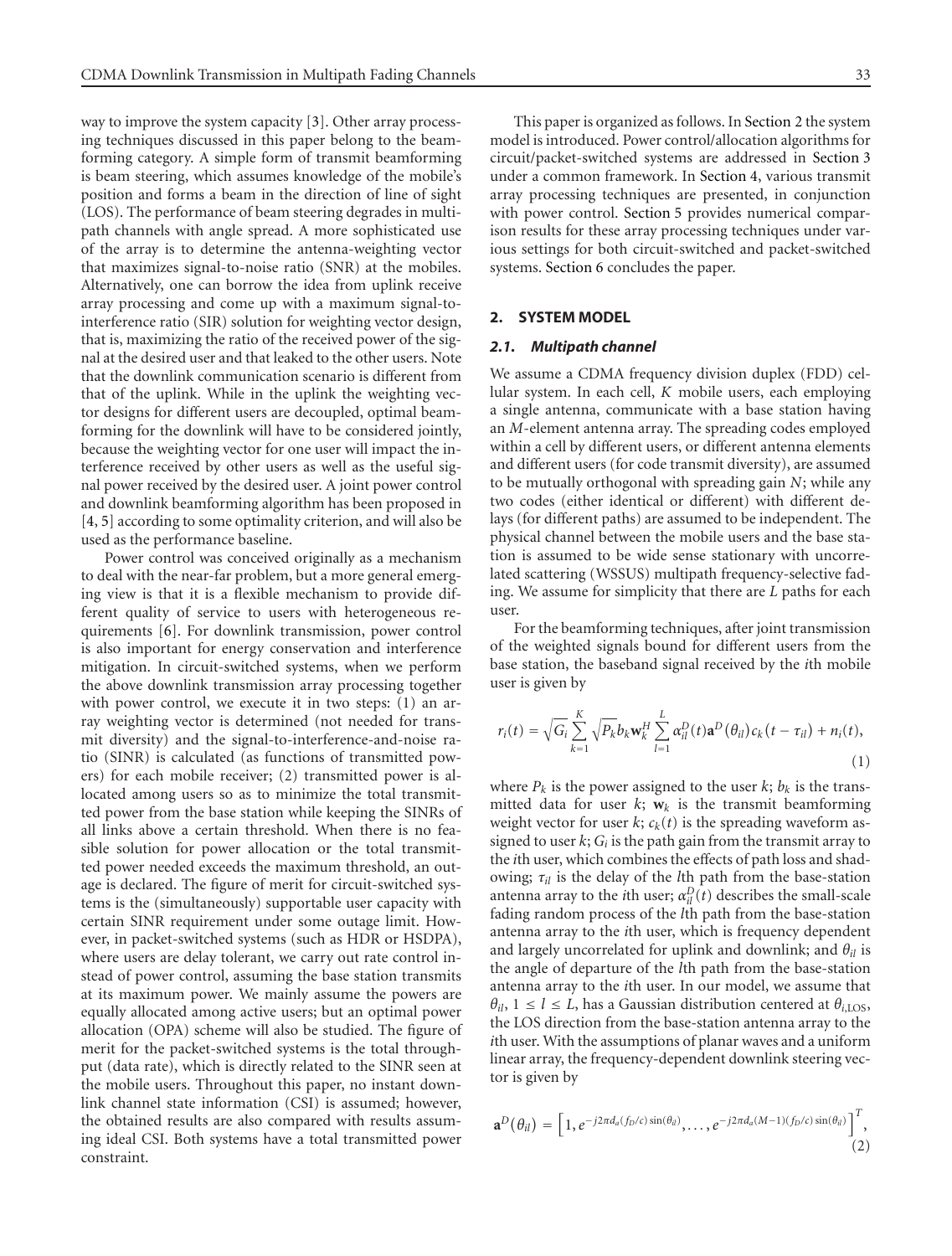<span id="page-2-1"></span>where *da* is the interelement spacing of the antenna array and  $f_D$  is the downlink carrier frequency. Finally,  $n_i(t)$  is the noise term, which includes the thermal background noise and the out-of-cell interference, to be further addressed in the sequel. In this paper, we are mainly interested in a chip-matchedfiltered and chip-sampled discretized model, easily derived from  $(1)$  as

$$
\mathbf{r}_{i} = \sqrt{G_{i}} \sum_{k=1}^{K} \sqrt{P_{k}} b_{k} \mathbf{w}_{k}^{H} \sum_{l=1}^{L} \alpha_{il}^{D} \mathbf{a}_{il}^{D} \mathbf{c}_{k}^{il} + \mathbf{n}_{i},
$$
(3)

where the length of the received vector is large enough to catch the signals from all *L* paths. We assume that the path delay is negligible compared to the spreading length, so that intersymbol interference (ISI) can be ignored.

While the base-station antenna elements should be closely spaced for beamforming techniques to get coherent signals across the antenna array, they should be widely separated to get diversity gain for transmit diversity schemes. Rather than being combined with a steering vector, the signals coming from different elements of an antenna array exploiting transmit diversity experience uncorrelated fading. Assuming a simple code transmit diversity scheme without code reuse,<sup>1</sup> the transmitted signal from the *m*th antenna can be modeled as

$$
s_m(t) = \frac{1}{\sqrt{M}} \sum_{k=1}^{K} \sqrt{P_k} b_k c_{km}(t), \qquad (4)
$$

where  $c_{km}(t)$  is the spreading code for the *k*th user in the *m*th antenna, and the total transmitted energy of one user is normalized with the number of transmit antennas. Note that while beamforming techniques applies different weights for each antenna element on the signals of one user, (code) transmit diversity assigns different spreading codes for each antenna element to the signals of one user. For the transmit diversity technique, the received signal at the *i*th mobile is given by

<span id="page-2-0"></span>
$$
r_i(t) = \sqrt{\frac{G_i}{M}} \sum_{m=1}^{M} \sum_{k=1}^{K} \sqrt{P_k} b_k \sum_{l=1}^{L} \alpha_{ml}^i c_{km} (t - \tau_{il}) + n_i(t), \quad (5)
$$

where it is noted that for each path of the multipath channels between each antenna element and the mobile user, even though the delays are not significantly different across the array, the instantaneous fading coefficients  $\{\alpha^i_{ml}\}$  are uncorrelated. The other elements of [\(5\)](#page-2-0) are self-explanatory. Again, it is preferable to deal with the discretized model given as

<span id="page-2-2"></span>
$$
\mathbf{r}_{i} = \sqrt{\frac{G_{i}}{M}} \sum_{m=1}^{M} \sum_{k=1}^{K} \sqrt{P_{k}} b_{k} \mathbf{C}_{km}^{i} \mathbf{h}_{m}^{i} + \mathbf{n}_{i},
$$
(6)

where  $\mathbf{C}_{km}^i = [\mathbf{c}_{km}^{i1}, \dots, \mathbf{c}_{km}^{iL}]$ , whose columns are discretized delayed versions of  $c_{km}(t)$  corresponding to different paths, and  $\mathbf{h}_m^i = [\alpha_{m1}^i, \dots, \alpha_{mL}^i]^T$  collects the instantaneous smallscale fading coefficients of the *L* paths from the *m*th antenna to the *i*th user.

# <span id="page-2-3"></span>*2.2. FDD framework*

In FDD systems, the separation between the uplink and downlink carrier frequencies is large enough to reject the reciprocity principle. However, if the frequency separation is not too large, the uplink and downlink will still share many common features, among which are the number of radio paths, their delays and angles, the large-scale path loss and shadowing, and the variance of small-scale fading [\[8,](#page-13-0) [9](#page-13-1)]. Nevertheless, the instantaneous small-scale fading of the two links is uncorrelated, which makes the downlink problem more difficult for FDD systems. The signal received at the base station provides a means for directly estimating the uplink, not the downlink channel. While such information could be available via a feedback channel from the mobile, we assume that no such channel exists. The fact that the array response is also frequency dependent further complicates the problem.

Although the small-scale fading is uncorrelated between the uplink and downlink, their average strength is assumed to be insensitive to small changes in frequency [\[9](#page-13-1), [10](#page-13-2)], that is,

$$
E\left\{ \left| \alpha_{kl}^D \right|^2 \right\} = E\left\{ \left| \alpha_{kl}^U \right|^2 \right\},\tag{7}
$$

where the superscripts "*D*" and "*U*" denote downlink and uplink, respectively. Therefore, the long-term statistics of the downlink small-scale fading can be estimated via time average from uplink data. To estimate the downlink steering vectors, several approaches exist. One idea (the matched array) is to design two separate closely located arrays which are scaled versions of each other in proportion to the ratio of the uplink and downlink wavelengths, thus making the uplink and downlink steering vectors the same [\[9](#page-13-1)]. The drawbacks of this approach are cost, imperfect array matching, and near-field uneven scattering. A clever log-periodic array configuration is proposed in [\[10](#page-13-2)], which overlaps the two subarrays of *M* elements mentioned above into one *M* +1 array with  $d_m/d_{m-1} = \lambda_U/\lambda_D$ , where  $d_m$  is the spacing between the *m*th and the  $(m + 1)$ th element. The drawbacks above are alleviated but still exist. Another approach (the duplex array) is to use a single array for both the uplink and downlink, and to transpose the array response from the uplink to the downlink via a linear transformation. However, some constraints are imposed to make the linear transformation tractable, for example, a small frequency shift assumption in [\[9](#page-13-1)] and circular array geometry in [\[11\]](#page-13-3). In our work, we exploit the approach of estimating the DODs from the uplink data through high-resolution DOA estimation methods or training sequences, assuming reciprocity principle holds for DODs and DOAs. We also ignore the estimation errors, which deserves further study. Then the downlink steering

<sup>&</sup>lt;sup>1</sup>A total of *KM* Walsh codes are required. To conserve codes, techniques such as space-time spreading [\[7](#page-12-6)] can be used, but the performance achieved is not different.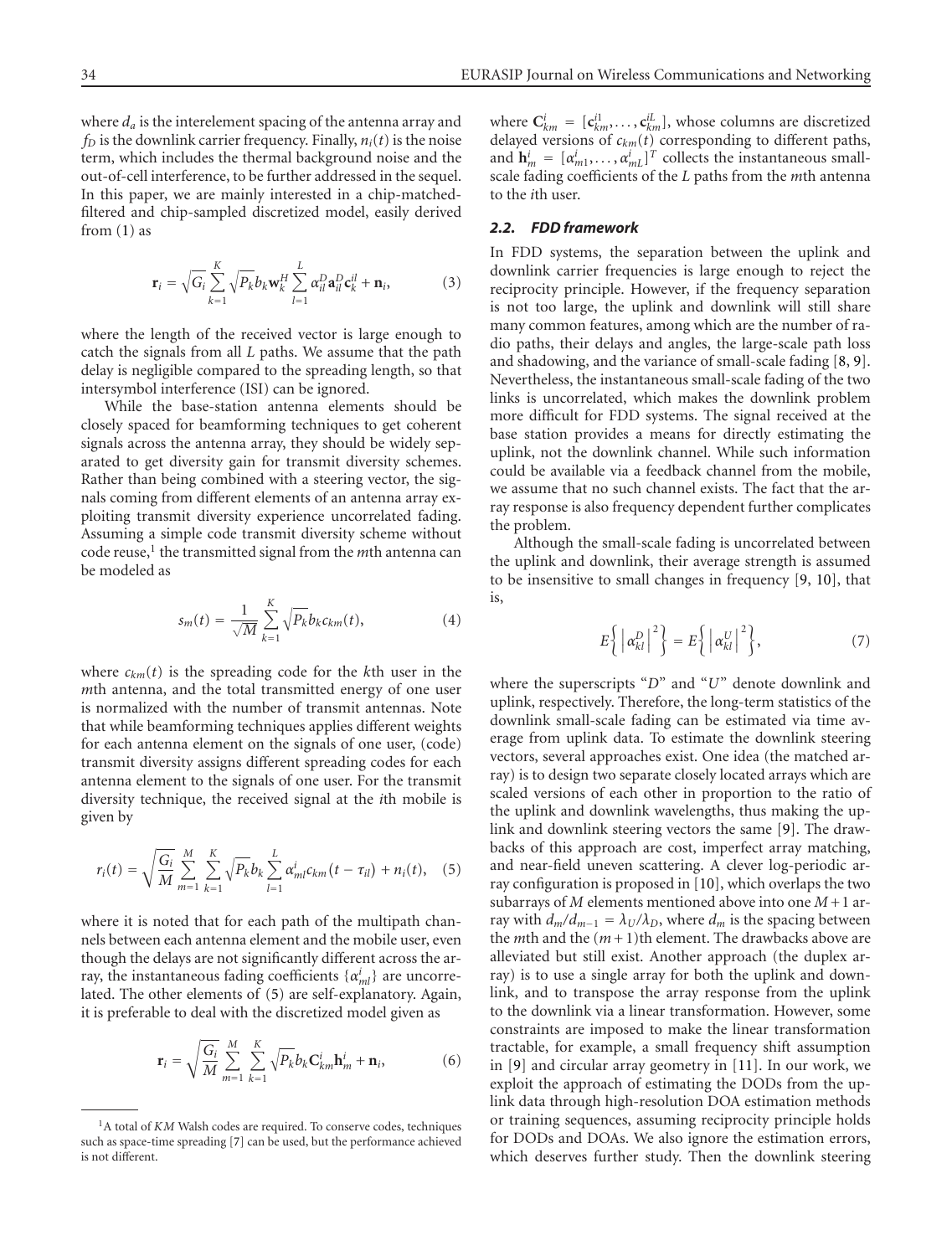vector is calculated through [\(2\)](#page-1-2). In the sequel, the superscript "*D*" will be omitted for the beamforming model [\(3\)](#page-2-1) when no ambiguity is incurred.

Throughout this paper, we assume that the downlink channel is known at the receiver, but only approximated at the transmitter.

## *2.3. Cellular system*

We consider a cellular geometry as shown in [Figure 1.](#page-3-1) It consists of two tiers of surrounding cells around the cell of interest. Each cell is divided into three sectors of 120 degrees unless otherwise indicated. Because CDMA is explored, mobile users in the sector of interest will suffer interference from adjacent sectors of the same cell, as well as from surrounding cells, as indicated in [Figure 1.](#page-3-1) For simplicity, the out-ofcell/sector interference is assumed to be white and Gaussian and is included in the noise term of the model, so that only its power matters. Throughout this paper, we assume that the noise vector seen at mobile *i* is complex Gaussian with independent and identically distributed (i.i.d.) components of zero mean and variance  $\sigma_i^2$ . We assume that all cells and sectors are identical, which are loaded with the same number of users exhibiting the same behavior, and at the base stations the same operations are exploited. This model should reflect the average performance of actual systems in the long run.

## <span id="page-3-0"></span>**3. POWER CONTROL/ALLOCATION ALGORITHMS**

<span id="page-3-2"></span>In different application scenarios, optimal power control/allocation may have different meanings. For a circuitswitched system, a commonly used criterion is formulated as follows:

$$
\min \sum_{k=1}^{K} P_k \quad \text{s.t. } \text{SINR}_k \ge \gamma_k, \ 1 \le k \le K, \tag{8}
$$

that is, minimize the total transmitted power with the constraints that each link attains an SINR above a certain threshold. For a packet-switched system, we always transmit at the maximum power, and we are concerned with the throughput of the network. We can simply allocate power equally among the active users, or we can allocate power in some optimal way. An optimal power assignment scheme proposed in [\[12](#page-13-4)] is formulated as follows:

<span id="page-3-5"></span>
$$
\max \text{SINR}_{\min} \quad \text{s.t.} \quad \sum_{k=1}^{K} P_k \le P_{\max}, \tag{9}
$$

that is, maximize the minimum link SINR with the total transmitted power constraint. This scheme tries to be fair to all users, which is not necessarily a good strategy for maximal throughput without taking into consideration the data link budget and network schedule.

It turns out that these two power control/allocation schemes are related to the same algebraic theorem given as follows [\[13\]](#page-13-5).



Figure 1: Cellular simulation model.

#### <span id="page-3-1"></span>*3.1. Perron-Frobenius theorem and its applications*

Theorem 1. *Suppose* **T** *is an*  $n \times n$  *nonnegative*<sup>2</sup> *irreducible matrix. Then there exists an eigenvalue r such that*

- *(a) r is real and positive;*
- *(b) r is associated with strictly positive left and right eigenvectors;*
- $f(c)$  *r* = max $\{|\lambda_i|\}$  =  $\rho(T)$ *, where*  $\lambda_i$ *,* 1  $\leq i \leq n$ *, are the eigenvalues of the matrix* **T***, and ρ*(**T**) *denotes its spectral radius;*
- *(d) r has algebraic multiplicity 1;*
- *(e)*  $\min_i \sum_{j=1}^n t_{ij} \leq r \leq \max_i \sum_{j=1}^n t_{ij}$  *with equality on either side implying equality throughout. A similar result holds for column sums.*

<span id="page-3-3"></span>*Application* 1. A necessary and sufficient condition for a nonnegative (nontrivial3) solution **<sup>x</sup>** to the equations (*s***<sup>I</sup>** <sup>−</sup>  $T$ **x** = **c** to exist for any nonnegative (nontrivial) vector **c** is that  $s > r$ . In this case there is only one strictly positive solution given by  $(sI - T)^{-1}c$ .

<span id="page-3-6"></span>*Application* 2. If a nonnegative (nontrivial) vector **y** satisfies **Ty**  $\leq$  *sy* (*s* > 0), then  $y$  > 0,  $s \geq r$ , and  $s = r$  if and only if  $Ty = sy$ .

# *3.2. General form of power-control/allocation solutions*

The power-control criterion of [\(8\)](#page-3-2) is related to [Application 1](#page-3-3) of the theorem as follows. The general form of the powercontrol problem can be reformulated as

<span id="page-3-4"></span>
$$
\min \sum_{k=1}^{K} P_k \quad \text{s.t. } (\mathbf{I} - \mathbf{D} \mathbf{F}) \mathbf{p} = \mathbf{u}, \tag{10}
$$

<sup>&</sup>lt;sup>2</sup>Here the term nonnegative refers to a vector or matrix all of whose elements are nonnegative. The definition for strictly positive is similar.

<sup>&</sup>lt;sup>3</sup>A trivial vector or matrix is one having all-zero elements.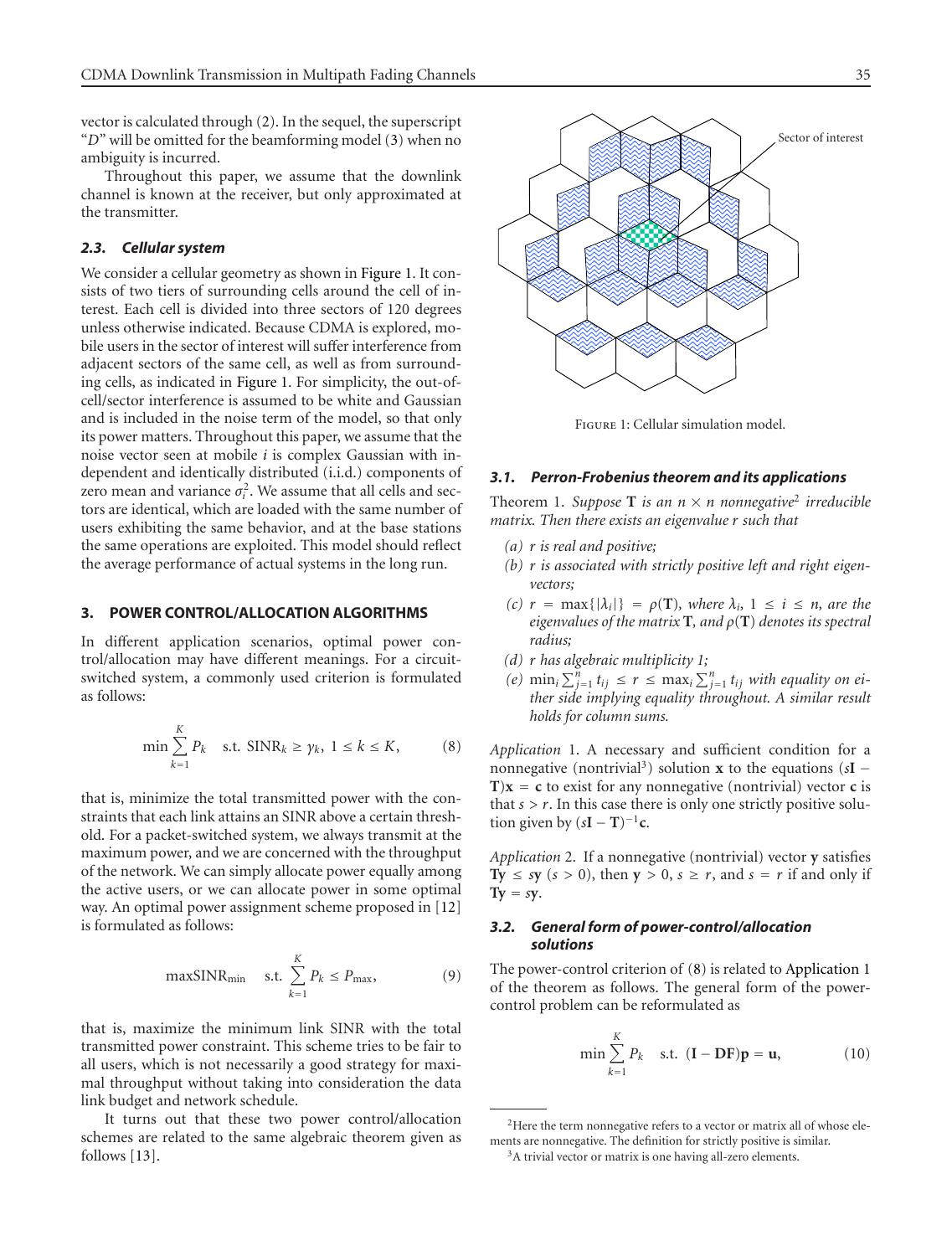where **I** is a *K* by *K* identity matrix, **D** is a diagonal matrix with entries  $\gamma_1, \ldots, \gamma_K$ , **F** is a nonnegative irreducible matrix (interference term),  $\mathbf{p} = [P_1, P_2, \dots, P_K]^T$  collects the powers assigned to all users, and **u** is a positive vector (noise term).4 So we have a feasible (nonnegative) solution for the power allocation vector if and only if the spectral radius of **DF** is less than one, otherwise we will claim an outage occurs. We call this a type-I outage and call the case in which we do get a nonnegative solution but the total transmitted power exceeds the maximum threshold, that is,  $p^T1 > P_{\text{max}}$ , a type-II out-age. The solution to [\(10\)](#page-3-4), if it exists, is given by  $(I - DF)^{-1}u$ or alternatively by Jacobi iteration

<span id="page-4-3"></span><span id="page-4-1"></span>
$$
\mathbf{p}^{(n+1)} = \mathbf{u} + \mathbf{D} \mathbf{F} \mathbf{p}^{(n)},\tag{11}
$$

which will converge for any initial value in this setting.

The power allocation criterion of [\(9\)](#page-3-5) is related to [Application 2](#page-3-6) of the theorem as follows. It can easily be shown that this optimization scheme results in equal SINR = *γ* for all links. The objective functions then become

$$
\mathbf{p} = \gamma(\mathbf{F}\mathbf{p} + \mathbf{h}), \qquad \mathbf{p}^T \cdot 1 = P_{\text{max}}, \tag{12}
$$

with  $h_i = u_i/\gamma$ . On writing  $\mathbf{y} = [\mathbf{p}^T, 1]^T$ , we can rewrite [\(12\)](#page-4-1) as

$$
Ty = \gamma Qy \tag{13}
$$

with

$$
\mathbf{T} = \begin{bmatrix} \mathbf{I}_{K \times K} & \mathbf{0}_{K \times 1} \\ \mathbf{1}^T & -P_{\text{max}} \end{bmatrix}, \qquad \mathbf{Q} = \begin{bmatrix} \mathbf{F} & \mathbf{h} \\ \mathbf{0}_{1 \times K} & 0 \end{bmatrix}, \qquad (14)
$$

where **1** is an all-1 vector. Alternatively, we can write it as

$$
\mathbf{R}\mathbf{y} = \frac{1}{\gamma}\mathbf{y},\tag{15}
$$

with

$$
\mathbf{R} = \mathbf{T}^{-1} \mathbf{Q} = \begin{bmatrix} \mathbf{F} & \mathbf{h} \\ \frac{\mathbf{1}^T \mathbf{F}}{P_{\text{max}}} & \frac{\mathbf{1}^T \mathbf{h}}{P_{\text{max}}} \end{bmatrix} .
$$
 (16)

It is easily shown that **R** is a nonnegative irreducible matrix. So we always have a unique positive solution for **p** and the SINR margin is the reciprocal of the largest eigenvalue of **R**.

### <span id="page-4-0"></span>**4. ARRAY SIGNAL PROCESSING**

In this section, various array signal processing techniques are discussed in detail, among which are transmit diversity, sectorization, and beamforming techniques including beam steering, maximum SNR beamforming, and maximum SIR or SINR beamforming. We assume that the mobile receiver can learn the fading channel and perform RAKE combining. So the instantaneous SINR is obtained for each scheme, based on which the power control of [Section 3](#page-3-0) is then applied. A joint power control and beamforming algorithm [\[5](#page-12-4)] is also discussed, and its optimality is verified in our setting.

#### *4.1. Transmit diversity*

We exploit code transmit diversity for downlink CDMA communications. The data streams of all users are transmitted simultaneously. For each user each data symbol is transmitted with equal power from every antenna using multiple mutually orthogonal spreading codes. On denoting  $\mathbf{b} =$  $[i_1, \ldots, b_K]^T$ ,  $\tilde{\mathbf{l}}_{km}^i = \mathbf{C}_{km}^i \mathbf{h}_m^i$ ,  $\mathbf{l}_k^i = \sum_{m=1}^M \tilde{\mathbf{l}}_{km}^i$ ,  $\mathbf{L}^i = [\mathbf{l}_1^i, \ldots, \mathbf{l}_K^i],$ and  $P = \sqrt{G_i/M} \text{diag}(\sqrt{P_1}, \dots, \sqrt{P_K}, \cdot)$  [\(6\)](#page-2-2) can be rewritten as

$$
\mathbf{r}_i = \mathbf{L}^i \mathbf{P} \mathbf{b} + \mathbf{n}_i. \tag{17}
$$

A standard space-time RAKE receiver yields

$$
\begin{split} \left(\mathbf{l}_{i}^{i}\right)^{H}\mathbf{r}_{i} &= \sqrt{\frac{G_{i}}{M}}\sqrt{P_{i}}\Big\{\left(\mathbf{l}_{i}^{i}\right)^{H}\mathbf{l}_{i}^{i}\Big\}b_{i} \\ &+ \sum_{k\neq i}\sqrt{\frac{G_{i}}{M}}\sqrt{P_{k}}\Big\{\left(\mathbf{l}_{i}^{i}\right)^{H}\mathbf{l}_{k}^{i}\Big\}b_{k} + \Big\{\left(\mathbf{l}_{i}^{i}\right)^{H}\mathbf{n}_{i}\Big\}.\end{split} \tag{18}
$$

Assuming that

$$
\left\langle \mathbf{c}_{k1,m1}^{i,l1}, \mathbf{c}_{k2,m2}^{i,l2} \right\rangle = \begin{cases} 1, & l1 = l2, k1 = k2, m1 = m2, \\ 0, & l1 = l2, (k1, m1) \neq (k2, m2), \\ \beta, & l1 \neq l2, \end{cases}
$$
(19)

where  $\beta$  is a random variable with

<span id="page-4-2"></span>
$$
E\{\beta\} = 0, \qquad E\{\beta^2\} = \frac{1}{N}, \tag{20}
$$

and on denoting

$$
A^{i} = \sum_{m=1}^{M} \sum_{l=1}^{L} |\alpha_{ml}^{i}|^{2},
$$
  

$$
C^{i} = \frac{1}{N} \sum_{m} \sum_{m'} \sum_{l'} \sum_{l' \neq l} |\alpha_{ml}^{i}|^{2} |\alpha_{m'l'}^{i}|^{2},
$$
 (21)

the SINR for user  $i$  is given by<sup>5</sup>

SINR*<sup>i</sup>*

$$
\approx \frac{\frac{G_i}{M} P_i \left[ (A^i)^2 + \frac{4}{N} \sum_{m} \sum_{l} \sum_{m'} \sum_{\substack{p' \neq l \\ p' \neq l}} (m' - 1)L + l' > (m - 1)L + l' \ge (m - 1)L + l' \ge (m - 1)L + l'} \right]}{\sum_{k \neq i} \frac{G_i}{M} P_k C^i + \sigma_i^2 A^i}
$$
\n
$$
\approx \frac{\frac{G_i}{M} P_i (A^i)^2}{\sum_{k \neq i} \frac{G_i}{M} P_k C^i + \sigma_i^2 A^i}.
$$
\n(22)

<sup>4</sup>Exact SINR formulas will be given in the next section, together with the definitions for **F** and **u**.

<sup>5</sup>The cross-correlation terms can typically be discarded due to their insignificance (attenuated by a factor of spreading gain).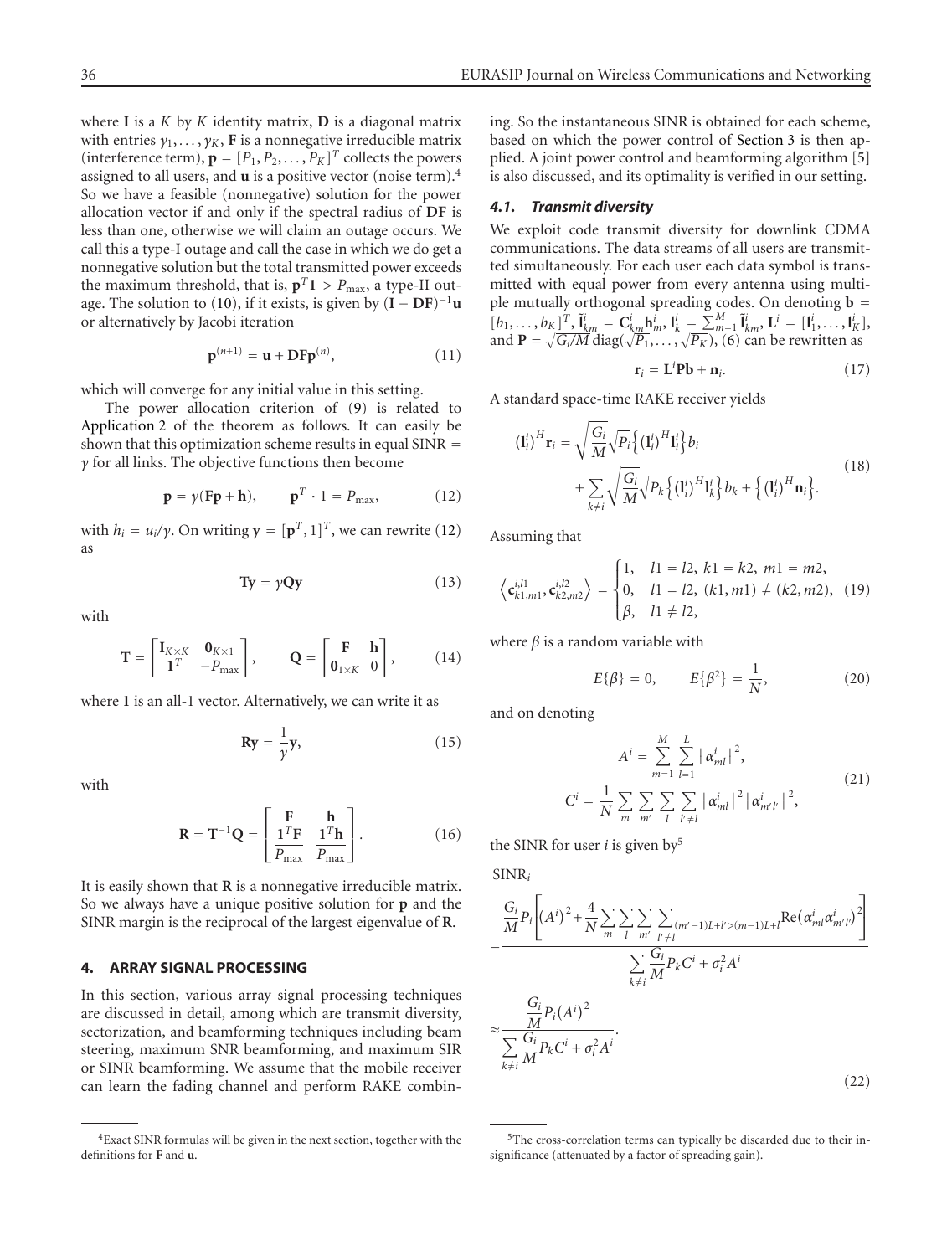The power-control formula [\(10\)](#page-3-4) is exemplified here with

$$
\mathbf{D} = \text{diag}(\gamma_1, \dots, \gamma_K),
$$
  

$$
F_{ij} = \begin{cases} 0, & i = j, \\ \frac{C^i}{(A^i)^2}, & i \neq j, \end{cases} \qquad u_i = \frac{\gamma_i \sigma_i^2 M}{G_i A^i}.
$$
 (23)

## *4.2. Sectorization*

The cochannel interference in a cellular system may be decreased by replacing omnidirectional antennas with directional antennas, each radiating within a specified sector. Sectorization usually increases users' SINR or equivalently increases the system capacity, at the expense of increased numbers of antennas and decrease in trunking efficiency. The sectorizing antenna radiation pattern adopted in this paper is formulated as follows:

$$
G_S(\theta) = \begin{cases} 1 - \frac{(1-b)}{(\pi/S)^2} \theta^2, & |\theta| \le \sqrt{\frac{1-a}{1-b}} \frac{\pi}{S}, \\ a, & \text{elsewhere,} \end{cases}
$$
 (24)

where  $G_S(\theta)$  is the gain of the antenna in a direction at angle *θ* relative to the maximal gain direction, *a* denotes the frontto-back ratio, *b* denotes the attenuation at sector crossover, and *S* is the number of sectors per cell. The antenna gain patterns for three and six sectors are given in [Figure 2](#page-5-0) with  $10 \log a = -15 \, \text{dB}$  and  $10 \log b = -3 \, \text{dB}$ .

In our study, all techniques are employed in three-sector cells except the transmit diversity scheme, which is also studied in the six-sector cell case.

#### *4.3. Beamforming techniques*

Before we discuss the various beamforming options, we first assume generally that a set of unit-norm transmit weighting vectors  $\{w_j\}_{j=1}^K$  are adopted for the *K* users' signals at the base station. On denoting  $C_j^i = [c_j^{i1}, \ldots, c_j^{iL}]$ ,  $h_i =$  $[\alpha_{i1}, \dots, \alpha_{iL}]^T$ , and  $\mathbf{l}_j^i = \mathbf{C}_j^i \mathbf{h}_i$ , a standard space-time RAKE receiver of user *i* applied in [\(3\)](#page-2-1) yields

$$
z_{i} = (I_{i}^{i})^{H} \mathbf{r}_{i}
$$
  
\n
$$
= \sqrt{P_{i}} b_{i} \mathbf{w}_{i}^{H} \sqrt{G_{i}} \Bigg( \sum_{l} \sum_{l'} \alpha_{il'}^{*} \alpha_{il} (\mathbf{c}_{i}^{il'})^{H} \mathbf{c}_{i}^{il} \mathbf{a}_{il} \Bigg)
$$
  
\n
$$
+ \sum_{k \neq i} \sqrt{P_{k}} b_{k} \mathbf{w}_{k}^{H} \sqrt{G_{i}} \Bigg( \sum_{l} \sum_{l'} \alpha_{il'}^{*} \alpha_{il} (\mathbf{c}_{i}^{il'})^{H} \mathbf{c}_{k}^{il} \mathbf{a}_{il} \Bigg)
$$
  
\n
$$
+ \sum_{l=1}^{L} \alpha_{il}^{*} (\mathbf{c}_{i}^{il})^{H} \mathbf{n}_{i}.
$$
  
\n(25)

With the assumption of

$$
\left\langle \mathbf{c}_{k1}^{i,l1}, \mathbf{c}_{k2}^{i,l2} \right\rangle = \begin{cases} 1, & l1 = l2, k1 = k2, \\ 0, & l1 = l2, k1 \neq k2, \\ \beta, & l1 \neq l2, \end{cases}
$$
 (26)





<span id="page-5-0"></span>Figure 2: (a) Three-sector antenna radiation pattern. (b) Six-sector antenna radiation pattern.

where  $\beta$  is a random variable defined in [\(20\)](#page-4-2), and denoting

$$
\mathbf{R}_{i} = G_{i} \sum_{l} \sum_{l'} |\alpha_{il}|^{2} |\alpha_{il'}|^{2} \mathbf{a}_{il} \mathbf{a}_{il'}^{H},
$$
\n
$$
\mathbf{Q}_{i} = \frac{1}{N} G_{i} \sum_{l} \sum_{l' \neq l} |\alpha_{il}|^{2} |\alpha_{il'}|^{2} \mathbf{a}_{il} \mathbf{a}_{il}^{H},
$$
\n(27)

the instantaneous SINR for user *i* is given by

SINR*<sup>i</sup>*

<span id="page-5-1"></span>
$$
= \frac{P_i \mathbf{w}_i^H \Big( \mathbf{R}_i + \mathbf{Q}_i + (1/N) G_i \sum_l \sum_{l' \neq l} |\alpha_{il}|^2 |\alpha_{il'}|^2 \mathbf{a}_{il} \mathbf{a}_{il'}^H \Big) \mathbf{w}_i}{\sum_{k \neq i} P_k \mathbf{w}_k^H \mathbf{Q}_i \mathbf{w}_k + \sigma_i^2 \sum_l |\alpha_{il}|^2}
$$

$$
\approx \frac{P_i \mathbf{w}_i^H \mathbf{R}_i \mathbf{w}_i}{\sum_{k \neq i} P_k \mathbf{w}_k^H \mathbf{Q}_i \mathbf{w}_k + \sigma_i^2 \sum_l |\alpha_{il}|^2}.
$$
(28)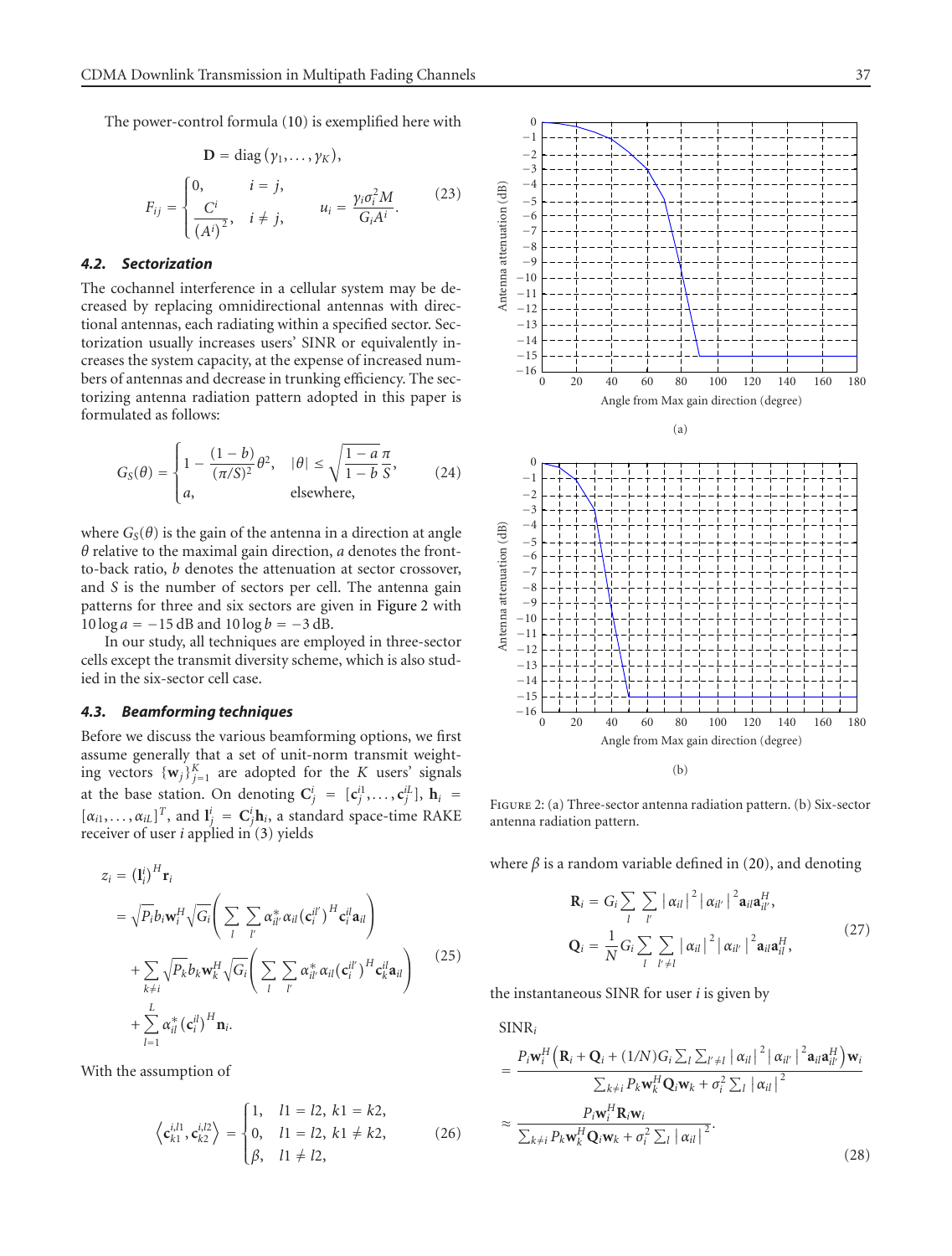The power-control formula [\(10\)](#page-3-4) is exemplified here with

<span id="page-6-0"></span>
$$
\mathbf{D} = \text{diag}(\gamma_1, \dots, \gamma_K), \tag{29}
$$

$$
F_{ij} = \begin{cases} 0, & i = j, \\ \frac{\mathbf{w}_j^H \mathbf{Q}_i \mathbf{w}_j}{\mathbf{w}_i^H \mathbf{R}_i \mathbf{w}_i}, & i \neq j, \end{cases}
$$
(30)

<span id="page-6-1"></span>
$$
u_{i} = \frac{\gamma_{i}\sigma_{i}^{2} \sum_{l=1}^{L} |\alpha_{il}|^{2}}{\mathbf{w}_{i}^{H} \mathbf{R}_{i} \mathbf{w}_{i}}.
$$
 (31)

Since the downlink fading coefficients are not known at the base station, the approximation of [Section 2.2](#page-2-3) is adopted as follows:

$$
\overline{\mathbf{R}}_{i} = G_{i} \sum_{l} \sum_{l'} E\left\{ \left| \alpha_{il} \right|^{2} \left| \alpha_{il'} \right|^{2} \right\} \mathbf{a}_{il} \mathbf{a}_{il'}^{H},
$$
\n
$$
\overline{\mathbf{Q}}_{i} = \frac{1}{N} G_{i} \sum_{l} \sum_{l' \neq l} E\left\{ \left| \alpha_{il} \right|^{2} \left| \alpha_{il'} \right|^{2} \right\} \mathbf{a}_{il} \mathbf{a}_{il}^{H},
$$
\n(32)

where the expectation of the small-scale fading coefficients is estimated via time average from uplink data, and the downlink steering vectors are calculated through the estimated DOD, via DOA estimation from uplink data. Based on these matrices, various beamforming schemes are illustrated below. Equations [\(28\)](#page-5-1), [\(29\)](#page-6-0), and [\(31\)](#page-6-1) can be adjusted accordingly.

## *Beam steering*

This is a simple beamforming technique where the transmit antenna array forms a beam in the direction of LOS of the desired user. It corresponds to the following antenna weights:

$$
\mathbf{w}_{i} = \frac{\mathbf{a}^{D}(\theta_{i, \text{LOS}})}{\left\|\mathbf{a}^{D}(\theta_{i, \text{LOS}})\right\|},\tag{33}
$$

where  $\theta_{i,LOS}$  denotes the azimuth angle of the LOS of the *i*th user with the transmit antenna array.

#### *Maximum SNR*

<span id="page-6-2"></span>This scheme maximizes the SNR at the *i*th user. According to [\(28\)](#page-5-1), it is equivalent to

$$
\underset{\mathbf{w}_i}{\arg \max \mathbf{w}_i^H \overline{\mathbf{R}}_i \mathbf{w}_i. \tag{34}
$$

It is well known that the solution to [\(34\)](#page-6-2) is given by the principal eigenvector of the matrix  $\overline{\mathbf{R}}_i$ .

## *Maximum SIR/SINR*

The maximum SIR scheme transmits as much energy as possible to the desired user while minimizing its interference with other users. Compared with its counterpart on uplink processing, there are two differences for the Max SIR scheme: (1) the interference term is what this signal contributes to the other users, not that seen at the desired mobile; (2) the power levels of transmitted signals are not available at this stage (it is decided at the power control stage), so we cannot conduct maximum SINR as uplink processing. The maximum

SIR scheme is formulated as

$$
\arg\max_{\mathbf{w}_i} \frac{\mathbf{w}_i^H \overline{\mathbf{R}}_i \mathbf{w}_i}{\mathbf{w}_i^H \overline{\mathbf{T}}_i \mathbf{w}_i} \quad \text{with } \overline{\mathbf{T}}_i = \sum_{k \neq i} \overline{\mathbf{Q}}_k.
$$
 (35)

Such  $w_i$  is given by the generalized principal eigenvector of  $[\overline{\mathbf{R}}_i, \overline{\mathbf{T}}_i]$ . Compared to Max SNR, this criterion may lead to inadequate power being transmitted to the desired user, or equivalently, may lead to increased transmitted power that results in a type-II outage. Intuitively, there is no benefit in putting too much emphasis on interference minimization at the cost of reduced energy to the desired user, since the noise term cannot be eliminated.

In the packet-switched system, our goal is to maximize the network throughputs with the maximum transmit power, so the power allocation is known in advance. In this case, Max SINR can be exploited as follows:

$$
\underset{\mathbf{w}_i}{\arg \max} \frac{\mathbf{w}_i^H \overline{\mathbf{R}}_i \mathbf{w}_i}{\mathbf{w}_i^H \overline{\mathbf{T}}_i \mathbf{w}_i} \quad \text{with } \overline{\mathbf{T}}_i = \sum_{k \neq i} \overline{\mathbf{Q}}_k + \frac{K \sigma^2}{P_i} \mathbf{I}, \quad (36)
$$

which can be seen as a tradeoff between the Max SNR and Max SIR schemes.

## *4.4. Joint power control and maximum SINR beamforming*

The beamforming approaches given in the last subsection are not the optimum downlink beamforming. While uplink beamforming is a decoupled problem (a chosen weight vector impacts only the desired receiver), in transmit beamforming each transmit weighting affects all the receivers. So downlink beamforming should be done jointly for all users.

The joint power control and beamforming problem was first considered and solved in part in [\[4,](#page-12-3) [14\]](#page-13-6), where the uplink joint algorithm is proposed and proved to converge to the optimal solution, and a feasible solution is obtained for the downlink through virtual uplink construction. A complete solution to the joint optimal power control and downlink beamforming is given in [\[5\]](#page-12-4) through normalization with the noise term (see [\(28\)](#page-5-1)):

$$
\tilde{\mathbf{R}}_i = \frac{\overline{\mathbf{R}}_i}{\sum_l |\alpha_{il}|^2 \sigma_i^2}, \qquad \tilde{\mathbf{Q}}_i = \frac{\overline{\mathbf{Q}}_i}{\sum_l |\alpha_{il}|^2 \sigma_i^2}.
$$
 (37)

The optimization problem is given by

$$
\min_{\substack{\mathbf{w}_1, \dots, \mathbf{w}_K \\ P_1, \dots, P_K}} \sum_{i=1}^K P_i \quad \text{s.t. } \text{SINR}_i \ge \gamma_i, \ ||\mathbf{w}_i|| = 1, \tag{38}
$$

with the SINR formula given by

$$
\frac{P_i \mathbf{w}_i^H \tilde{\mathbf{R}}_i \mathbf{w}_i}{\sum_{k \neq i} P_k \mathbf{w}_k^H \tilde{\mathbf{Q}}_i \mathbf{w}_k + 1}.
$$
\n(39)

The idea is to construct a *virtual uplink problem* with SINR

$$
\frac{\left(P_i\right)_U \mathbf{w}_i^H \tilde{\mathbf{R}}_i \mathbf{w}_i}{\sum_{k \neq i} \left(P_k\right)_U \mathbf{w}_i^H \tilde{\mathbf{Q}}_k \mathbf{w}_i + \left|\left|\mathbf{w}_i\right|\right|^2}.
$$
\n(40)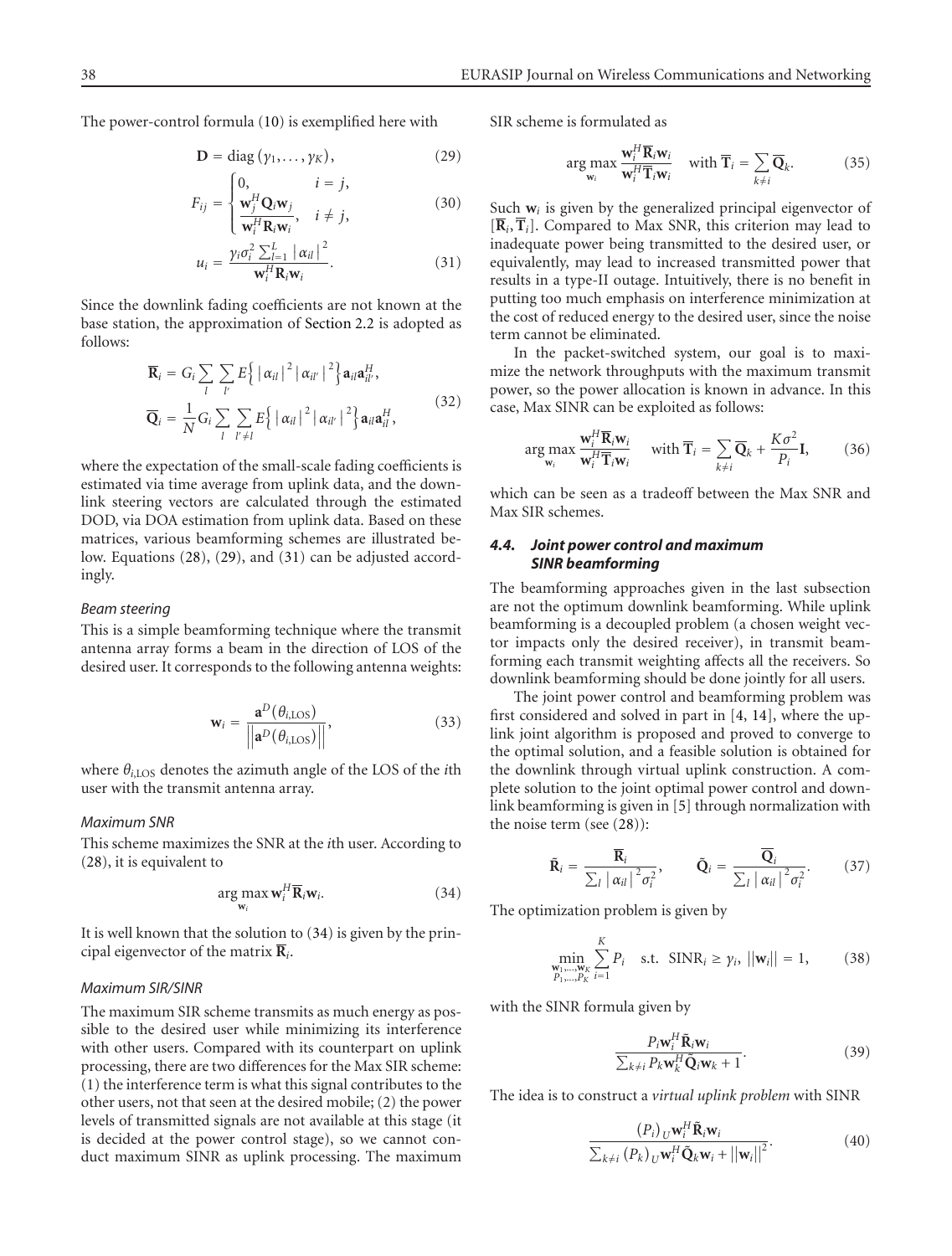The following iterations converge to the optimal beamforming vector and power allocation from any initial values for the virtual uplink problem. (The superscript *n* means the *n*th iteration.)

*Beamforming*

For  $1 \leq i \leq K$ ,

$$
\mathbf{w}_{i}^{n} = \arg \max_{\mathbf{w}_{i}} \frac{\mathbf{w}_{i}^{H} \tilde{\mathbf{R}}_{i} \mathbf{w}_{i}}{\mathbf{w}_{i}^{H} \tilde{\mathbf{T}}_{i}^{n} \mathbf{w}_{i}},
$$
(41)

<span id="page-7-0"></span>**w***H*

where

$$
\tilde{\mathbf{T}}_i^n = \sum_{k \neq i} (\mathbf{p}_U^n)_k \tilde{\mathbf{Q}}_k + \mathbf{I},\tag{42}
$$

with  $\mathbf{p}_U^n = [(P_1)_{U}^n, \dots, (P_K)_{U}^n]^T$  collecting the power at the *n*th iteration. This is the decentralized Max SINR scheme whose solution is the principal generalized eigenvector of  $[\widetilde{\mathbf{R}}_i, \widetilde{\mathbf{T}}_i^n]$ .

*Power control*

<span id="page-7-2"></span><span id="page-7-1"></span>
$$
\mathbf{p}_U^{n+1} = \tilde{\mathbf{D}}^n \tilde{\mathbf{F}}_U^n \mathbf{p}_U^n + \tilde{\mathbf{u}}_U^n, \tag{43}
$$

where we define

$$
\tilde{\mathbf{D}}^n = \text{diag}\left(\gamma_1/(\mathbf{w}_1^n)^H \tilde{\mathbf{R}}_1 \mathbf{w}_1^n, \dots, \gamma_K/(\mathbf{w}_K^n)^H \tilde{\mathbf{R}}_K \mathbf{w}_K^n\right), \quad (44)
$$

$$
\left(\tilde{\mathbf{F}}_{U}^{n}\right)_{ij} = \begin{cases} 0, & i = j, \\ \left(\mathbf{w}_{i}^{n}\right)^{H} \tilde{\mathbf{Q}}_{j} \mathbf{w}_{i}^{n}, & i \neq j, \end{cases}
$$
\n(45)

<span id="page-7-3"></span>
$$
\left(\tilde{\mathbf{u}}_{U}^{n}\right)_{i} = \frac{\gamma_{i}||\mathbf{w}_{i}^{n}||^{2}}{\left(\mathbf{w}_{i}^{n}\right)^{H}\tilde{\mathbf{R}}_{i}\mathbf{w}_{i}^{n}} = \left(\tilde{\mathbf{D}}^{n}\mathbf{1}_{w}^{n}\right)_{i},\tag{46}
$$

where

$$
\mathbf{1}_w^n = \left[ \left| \left| \mathbf{w}_1^n \right| \right|^2, \dots, \left| \left| \mathbf{w}_K^n \right| \right|^2 \right]^T = 1. \tag{47}
$$

This is the decentralized power control solution (see [\(11\)](#page-4-3)) when the beamforming vector is fixed. When the above algorithm converges, the optimal virtual uplink power vector is given by

<span id="page-7-4"></span>
$$
\mathbf{p}_U = \left(\mathbf{I} - \tilde{\mathbf{D}} \tilde{\mathbf{F}}_U\right)^{-1} \tilde{\mathbf{u}}_U, \tag{48}
$$

where  $\tilde{\mathbf{D}}, \tilde{\mathbf{F}}_U$ , and  $\tilde{\mathbf{u}}_U$  are converged values of [\(44\)](#page-7-1), [\(45\)](#page-7-2), and [\(46\)](#page-7-3), respectively.

In line with [\(45\)](#page-7-2) and [\(46\)](#page-7-3), we define

$$
\left(\tilde{\mathbf{F}}^{n}\right)_{ij} = \begin{cases} 0, & i = j, \\ \left(\mathbf{w}_{j}^{n}\right)^{H} \tilde{\mathbf{Q}}_{i} \mathbf{w}_{j}^{n}, & i \neq j, \end{cases} \quad \left(\text{i.e., } \tilde{\mathbf{F}}^{n} = \left(\tilde{\mathbf{F}}_{U}^{n}\right)^{T}\right), \tag{49}
$$
\n
$$
\left(\tilde{\mathbf{u}}^{n}\right)_{i} = \frac{\gamma_{i}}{\left(\mu_{i} n\right)^{H} \tilde{\mathbf{n}} \left(\mu_{i} n\right)^{T}} = \tilde{\mathbf{D}}^{n} \mathbf{1} = \left(\tilde{\mathbf{u}}_{U}^{n}\right)_{i}. \tag{50}
$$

$$
\left(\tilde{\mathbf{u}}^{n}\right)_{i} = \frac{\gamma_{i}}{\left(\mathbf{w}_{i}^{n}\right)^{H} \tilde{\mathbf{R}}_{i} \mathbf{w}_{i}^{n}} = \tilde{\mathbf{D}}^{n} \mathbf{1} = \left(\tilde{\mathbf{u}}_{U}^{n}\right)_{i}.
$$
 (50)

Then we claim that the optimum downlink power vector is given by

<span id="page-7-5"></span>
$$
\mathbf{p} = \left(\mathbf{I} - \tilde{\mathbf{D}}\tilde{\mathbf{F}}\right)^{-1}\tilde{\mathbf{u}},\tag{51}
$$

where  $\tilde{D}$ ,  $\tilde{F}$ , and  $\tilde{u}$  are converged values of  $(44)$ ,  $(49)$ , and [\(50\)](#page-7-5), respectively. This is because

$$
\mathbf{1}^{T}\mathbf{p} = \mathbf{1}^{T}(\mathbf{I} - \tilde{\mathbf{D}}\tilde{\mathbf{F}})^{-1}\tilde{\mathbf{D}}\mathbf{1}
$$
  
=\mathbf{1}^{T}\tilde{\mathbf{D}}(\mathbf{I} - \tilde{\mathbf{D}}(\tilde{\mathbf{F}}\_{U})^{T})^{-1}\mathbf{1} (52)  
=\left(\mathbf{p}\_{U}\right)^{T}\mathbf{1},

so the optimality of **p** is guaranteed by the optimality of the virtual uplink solution.

## **5. NUMERICAL RESULTS**

In this section we examine the performance of the various downlink transmission techniques discussed above through computer simulation. For circuit-switched systems, power control is carried out and we evaluate and compare the supportable user capacity with certain SINR requirement under some outage limit. For the packet-switched system, we allow each base station to transmit at the maximum power and equally divide the power among the active users. We examine the cumulative distribution function (CDF) of the SINR seen by a typical mobile user for performance comparison since the SINR is directly related to the achievable rate of the user. We also examine the effect of the optimal power assignment scheme of [\(9\)](#page-3-5).

In our setting, the maximum transmitted power to background noise ratio (out-of-cell interference not included) is set to be 30 dB. The link SINR threshold is 5 dB for circuitswitched systems. The path loss parameter  $\eta = 4$ , and the standard deviation of the lognormal shadowing is 8 dB. The small-scale fading coefficients are generated through the typical urban (TUx) model used in W-CDMA 3G studies [\[15](#page-13-7)]. The users are distributed uniformly within the sector of interest, with the antenna gain pattern given in [Figure 2.](#page-5-0) We assume that for each user there are three multipaths, the angles of which are Gaussian distributed around the direction of LOS, with standard deviation of 10 degrees. The CDMA spreading gain is  $N = 64$  for circuit-switched systems and  $N = 8$  for packet-switched systems. The number of antennas *M* in our study is 2, 4, or 8 per sector. We assume each cell has three 120-degree sectors unless otherwise noted. When studying the transmit diversity scheme in the six-sector case, the number of users and antennas per sector is reduced to one half of those in the three-sector scenario.

#### *5.1. Circuit-switched system*

Figures [3,](#page-8-0) [4,](#page-8-1) and [5](#page-7-6) present the performance of the six transmission techniques combined with power control for CDMA downlink circuit-switched systems, namely, transmit diversity, transmit diversity with sectorization, Max SNR beamforming, Max SIR beamforming, beam steering, and joint power control and (Max SINR) beamforming, in the form of supportable user capacity per sector $6$  with certain outage. We

<span id="page-7-6"></span> $^6$  Per two sectors for transmit diversity with sectorization.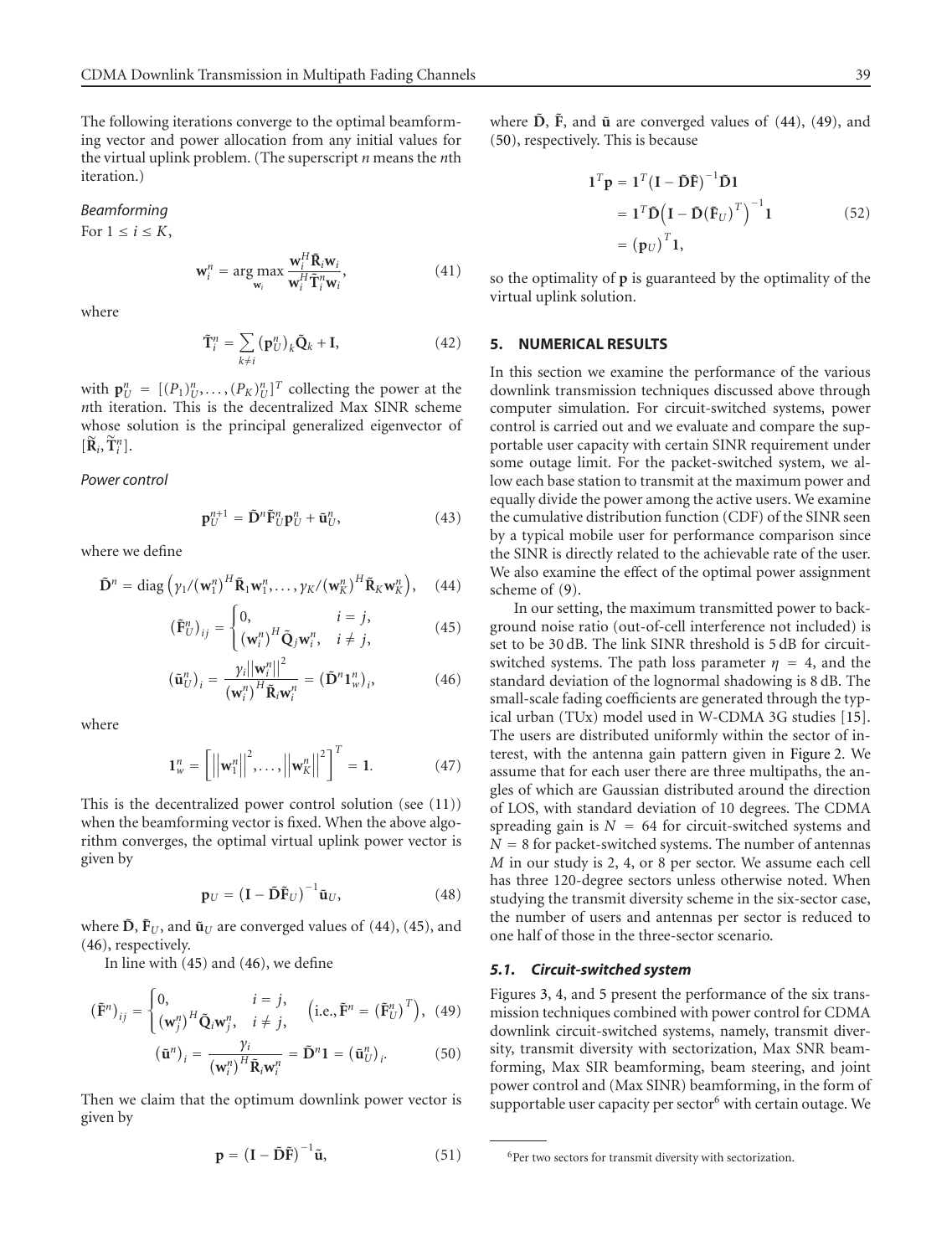

<span id="page-8-0"></span>Figure 3: Performance comparison of various transmission techniques with  $M = 2$  antennas per sector (6 antennas per cell)circuit-switched system.



<span id="page-8-1"></span>Figure 4: Performance comparison of various transmission techniques with *<sup>M</sup>* <sup>=</sup> 4 antennas per sector (12 antennas per cell) circuit-switched system.

assume no feedback from the mobile. For the sake of comparison, the number of users that can be supported in one cell<sup>7</sup> with 5% outage is given in [Table 1,](#page-9-0) where the results of Max SNR beamforming, and joint power control and beamforming with ideal feedback are also included. From these data, several conclusions can be made for CDMA downlink circuit-switched systems.



Figure 5: Performance comparison of various transmission techniques with  $M = 8$  antennas per sector (24 antennas per cell) circuit-switched system.

- (i) We note that Max SNR beamforming approaches the optimal performance (that of joint power control and Max SINR beamforming) in the outage range of interest, while having much lower complexity, with or without instant downlink CSI.
- (ii) For Max SNR beamforming, the gap between that with no feedback and that with feedback increases as the number of antennas increases, but for small numbers of antennas  $(M = 2, 4)$ , the loss due to approximation of channel parameters is insignificant. This means that for small numbers of antennas, Max SNR beamforming is the best choice even without feedback information.
- (iii) Max SIR has totally unacceptable performance and thus is omitted in [Table 1.](#page-9-0) As we said before, putting too much emphasis on minimizing the interference to other users will hurt the desired energy; so more power has to be assigned to achieve the SINR threshold, resulting in type-II outage. Another problem with Max SIR is due to the insufficient degrees of freedom the antenna array can offer compared to the number of users for circuit-switched systems.
- (iv) Beam steering has good performance only when the number of antenna elements is small  $(M = 2)$ ; the gap between beam steering and Max SNR beamforming enlarges as *M* increases.
- (v) For transmit diversity, sectorization significantly improves the performance (6 to 30 more users as *M* goes from 2 to 8 at 5% outage); but the Max SNR beamforming technique still outperforms the six-sector transmit diversity scheme (6 to 12 more users as *M* goes from 2 to 8 at 5% outage).

<sup>7</sup>Three times the number in Figures [3,](#page-8-0) [4,](#page-8-1) and [5.](#page-7-6)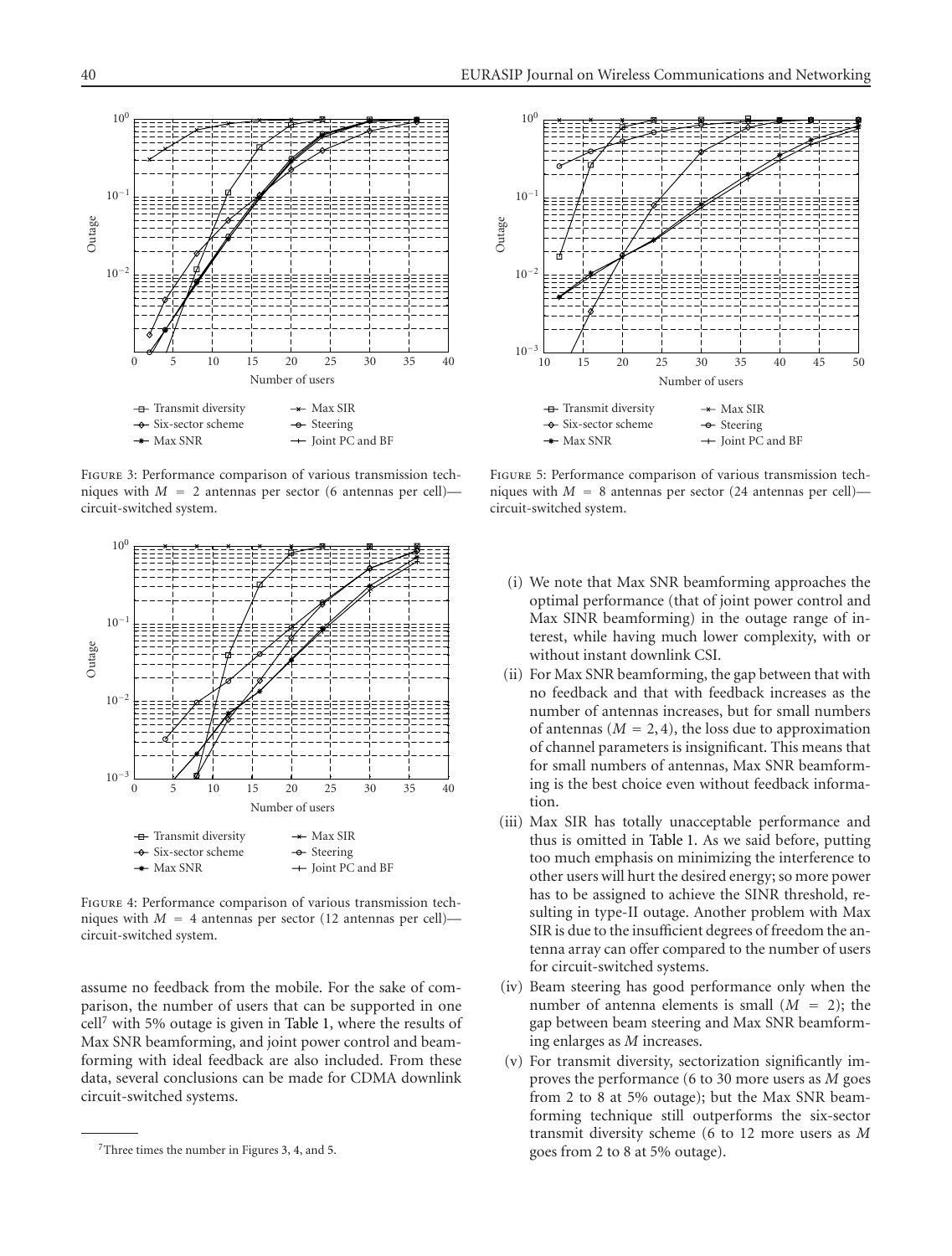| Number of<br>antennas per cell                                              | Transmit<br>diversity | Six-sector<br>scheme | Beam<br>steering | Max SNR                                                               | Max SNR<br>with feedback                     | Joint           | Joint with<br>feedback |  |
|-----------------------------------------------------------------------------|-----------------------|----------------------|------------------|-----------------------------------------------------------------------|----------------------------------------------|-----------------|------------------------|--|
| 6                                                                           | 30                    | 36                   | 39               | 42                                                                    | 42                                           | 42              | 42                     |  |
| 12                                                                          | 36                    | 57                   | 51               | 66                                                                    | 72                                           | 66              | 72                     |  |
| 24                                                                          | 39                    | 69                   | 12               | 81                                                                    | 117                                          | $\rm 84$        | 117                    |  |
| 10 <sup>0</sup><br>$10^{-1}$<br>Outage<br>$10^{-2}$<br>$10^{-3}$<br>10<br>5 | 15<br>20              | 25<br>30             | 35<br>40         | 10 <sup>0</sup><br>$10^{-1}$<br>Outage<br>$10^{-2}$<br>$10^{-3}$<br>5 | 7<br>10<br>15                                | 25<br>20        | 30<br>35<br>40         |  |
|                                                                             |                       | Number of users      |                  |                                                                       |                                              | Number of users |                        |  |
| — $M = 2$<br>$--- M = 4$<br>$\cdots$ $M = 8$                                |                       |                      |                  |                                                                       | — $M = 2$<br>$--- M = 4$<br>$\cdots$ $M = 8$ |                 |                        |  |

<span id="page-9-0"></span>TABLE 1: Number of users supported in a cell with 5% outage.

<span id="page-9-1"></span>Figure 6: Performance of transmit diversity with 2, 4, and 8 antennas per sector.



Number of users  $-M = 2$  $-- M = 4$  $\cdots\cdots$   $M$  =  $8$ 

<span id="page-9-2"></span>FIGURE 7: Performance of transmit diversity with sectorization with 2, 4, and 8 antennas per sector.

Figures [6,](#page-9-1) [7,](#page-9-2) [8,](#page-9-3) [9,](#page-9-4) and [10](#page-10-0) show the performance of the four transmission techniques as the number of antennas per sector varies from 2, 4 to 8 for circuit-switched systems. Max SIR beamforming is not of interest due to its unacceptable

<span id="page-9-4"></span>Figure 9: Performance of Max SNR beamforming with feedback with 2, 4, and 8 antennas per sector.

5 10 15 20 25 30 35 40

Figure 8: Performance of Max SNR beamforming without feedback

<span id="page-9-3"></span>with 2, 4, and 8 antennas per sector.

 $10<sup>0</sup>$ 

10−<sup>1</sup>

10−<sup>2</sup>

Outage

10−<sup>3</sup>

 $10<sup>′</sup>$ 

performance. The performance of joint power control and beamforming is similar to that of Max SNR and is omitted here. From these figures, the following conclusions can be drawn.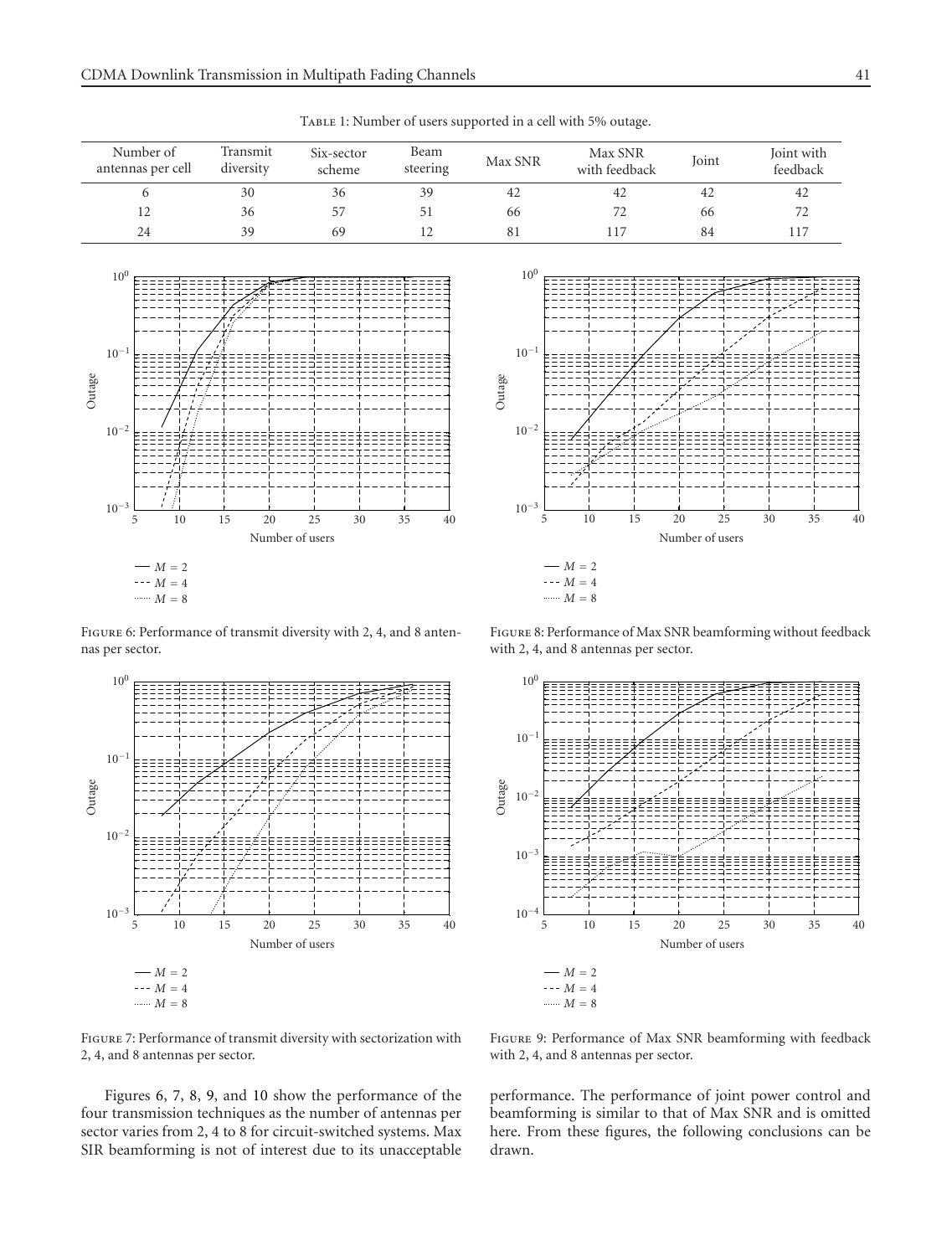

<span id="page-10-0"></span>Figure 10: Performance of beam steering with 2, 4, and 8 antennas per sector.



<span id="page-10-1"></span>Figure 11: Performance comparison of various transmission techniques with  $M = 4$  antennas and  $K = 2$  active users—packetswitched system.

- (i) For transmit diversity, the gain from exploiting more antennas *diminishes* as the number of antennas increases.
- (ii) For Max SNR beamforming, the gain through exploiting, more antenna elements *is restricted* due to imperfect channel knowledge. On the other hand, if we assume ideal feedback, the gain through exploiting more antenna elements *increases* with the number of antennas.
- (iii) For beam steering we observe an interesting phenomenon: the performance improves from  $M = 2$  to *<sup>M</sup>* <sup>=</sup> 4, but deteriorates as *<sup>M</sup>* further increases. One possible explanation is that the beam steering scheme



<span id="page-10-2"></span>Figure 12: Performance comparison of various transmission techniques with  $M = 8$  antennas and  $K = 2$  active users—packetswitched system.



<span id="page-10-3"></span>Figure 13: Performance comparison of various transmission techniques with  $M = 8$  antennas and  $K = 4$  active users—packetswitched system.

forms a beam toward the physical position of the mobile. Due to the angle spread model we use, it actually points in the wrong direction. As more antennas are used, more precise calibration of the LOS actually means greater angle estimation errors. This effect will counteract the benefit of antenna gains with more antennas.

## *5.2. Packet-switched system*

As a counterpart to the circuit-switched case, Figures [11,](#page-10-1) [12,](#page-10-2) and [13](#page-10-3) present the performance of the six transmission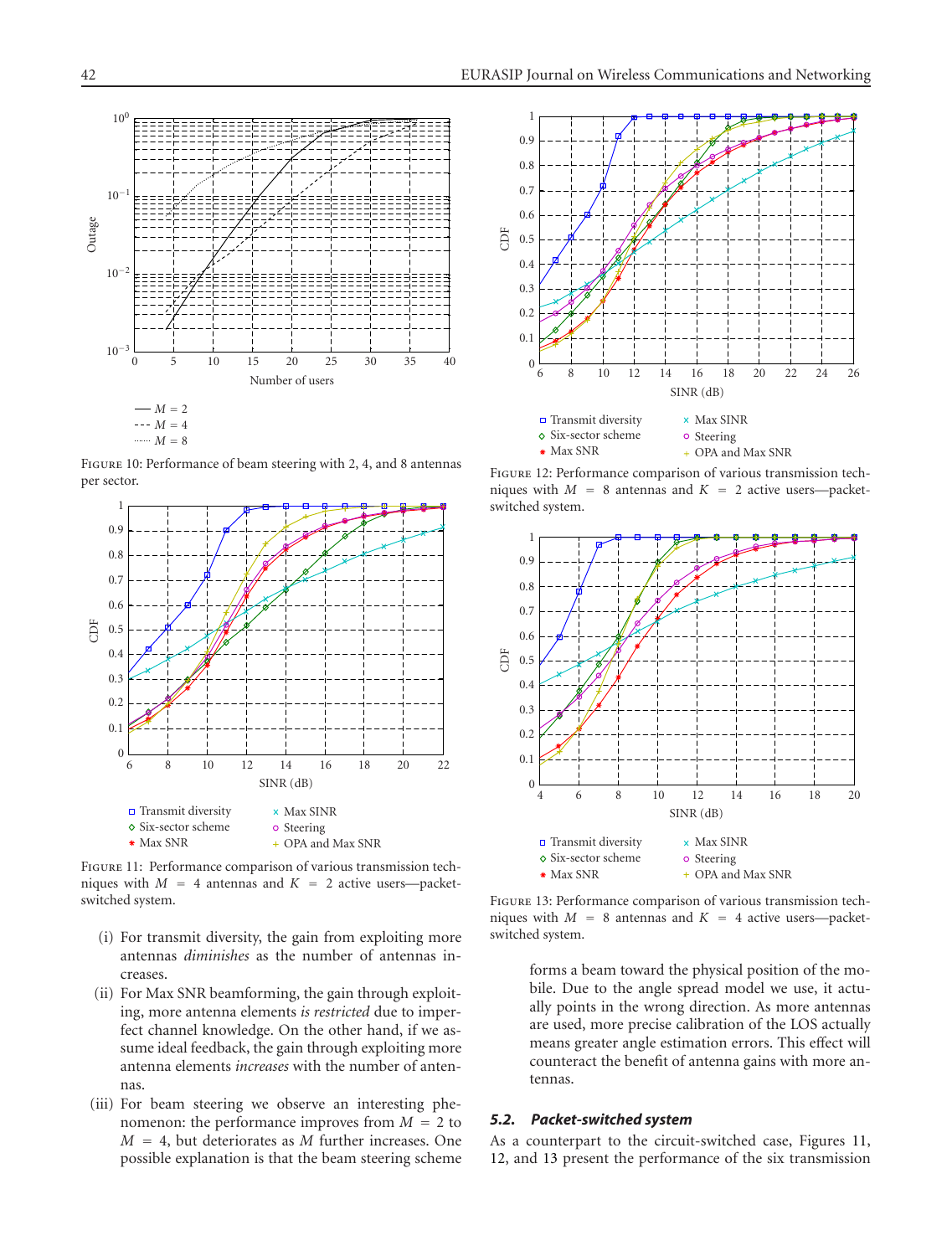| М              | K | Transmit<br>diversity | Six-sector<br>scheme | Beam<br>steering | Max<br><b>SNR</b> | Max SNR | Max<br><b>SINR</b> | Max SINR | OPA &<br>Max SNR | OPA & Max<br>SNR(f) |
|----------------|---|-----------------------|----------------------|------------------|-------------------|---------|--------------------|----------|------------------|---------------------|
| $\overline{4}$ |   |                       | 11.8                 | 10.8             |                   | 11.1    | 10.6               | 10.8     | 10.6             | 10.7                |
| 8              |   | 8                     |                      | 11.4             | 12.4              | 12.7    | 13.2               | 13.7     | 11.9             | 12.3                |
|                |   | 4.2                   | 7.2                  | 7.6              | 8.5               | 8.8     | 6.4                |          |                  | 8.2                 |

<span id="page-11-1"></span>Table 2: Median SINR (50% CDF) of a typical mobile user (dB).

<span id="page-11-2"></span>Table 3: Peak SINR (90% CDF) of a typical mobile user (dB).

| M              |   | Transmit<br>diversity | Six-sector<br>scheme | Beam<br>steering | Max<br><b>SNR</b> | Max SNR | Max<br><b>SINR</b> | Max SINR | OPA &<br>Max SNR | OPA & Max<br>SNR(f) |
|----------------|---|-----------------------|----------------------|------------------|-------------------|---------|--------------------|----------|------------------|---------------------|
| $4\phantom{0}$ |   |                       | 17.5                 | 15.5             | 15.7              | 15.7    | 21.6               | 21.6     | 13.8             | 13.8                |
| 8              |   | 10.8                  | 17.2                 | 19.3             | 19.5              | 19.5    | 24.3               | 24.6     | 16.8             | 17.1                |
| 8              | Δ | 6.8                   | 10                   | 12.7             | 13.3              | .3.4    | 18.8               | 19.3     | 10.3             | 10.6                |

techniques for packet-switched systems. We perform equal power assignment unless otherwise noted. The optimal power allocation combined with Max SNR serves as a performance baseline. In contrast with circuit-switched systems, we can implement the maximum SINR scheme here as we have knowledge of the power allocation. For the sake of comparison, the median (50% CDF) and peak (90% CDF) SINR values seen by a typical user are given in Tables [2](#page-11-1) and [3,](#page-11-2) respectively. Note that for the  $M = 8$  and  $K = 4$  case, the simultaneously transmitted users are doubled. One should consider this when translating SINR to achievable rates and network throughput. " $(f)$ " in the tables designates results with feedback channel parameter information. From these data, several conclusions can be drawn for CDMA downlink packetswitched systems.

- (i) OPA has no benefit in packet-switched systems. We see from Figures [11,](#page-10-1) [12,](#page-10-2) and [13](#page-10-3) that, the Max SNR with OPA, compared with Max SNR with equal power allocation, favors low-rate (low SINR) users but harms high-rate (high SINR) users. As we discussed in [Section 3,](#page-3-0) optimal power allocation is like a socialist scheme that seeks absolute fairness. It cannot achieve the highest throughput and, without being jointly considered with the link and network schedules, cannot guarantee fairness either. A similar phenomenon can be observed for the Max SINR scheme and is omitted here.
- (ii) Contrary to the circuit-switched case, Max SINR beamforming has the best performance in terms of peak rate; it is also good at median rate with small numbers of users, while comparable with others when there are more users.
- (iii) Max SNR beamforming is almost the best in terms of median rate; it is also good in terms of peak rate performance.
- (iv) Beam steering is almost as good as Max SNR in terms of peak rate performance, while a little worse (1 dB) in terms of median rate performance.
- (v) For transmit diversity, sectorization significantly improves the performance (4–7 dB).
- (vi) The Max SNR beamforming technique outperforms the six-sector transmit diversity scheme for  $M = 8$ (1 dB in median and 2–3 dB in peak); for  $M = 4$ , sixsector transmit diversity is better.

Figures [14,](#page-12-7) [15,](#page-12-8) and [16](#page-12-9) compare the performances of Maximum SINR beamforming with and without feedback. We find that feedback does not help much. Similar results hold for other beamforming techniques in packet-switched systems and are omitted here.

## <span id="page-11-0"></span>**6. CONCLUSIONS**

In this paper, we have seen that traffic type impacts the algorithm choice in CDMA cellular downlink transmission with antenna arrays in multipath fading channels. For circuitswitched downlink CDMA systems, the Max SNR beamforming scheme is the best choice (accommodating 12 to 42 more users than transmit diversity). For packet-switched systems, Max SINR beamforming has the best performance in terms of peak rate (10–14 dB more than transmit diversity); Max SNR beamforming is almost the best in terms of median rate (3–4 dB more than transmit diversity), but beam steering and transmit diversity with sectorization are also good choices. Optimum power control/allocation schemes have been shown to be either too complex or infeasible in practice. In circuit-switched systems, the gap between the performance with no feedback channel information and that with feedback increases as the number of antennas increases, but for small numbers of antennas, the loss due to approximation of channel parameters is insignificant. On the other hand, feedback channel information does not help much for beamforming techniques in packet-switched systems. We also see that sectorization greatly improves the system performance, both for the circuit-switched and for the packet-switched systems.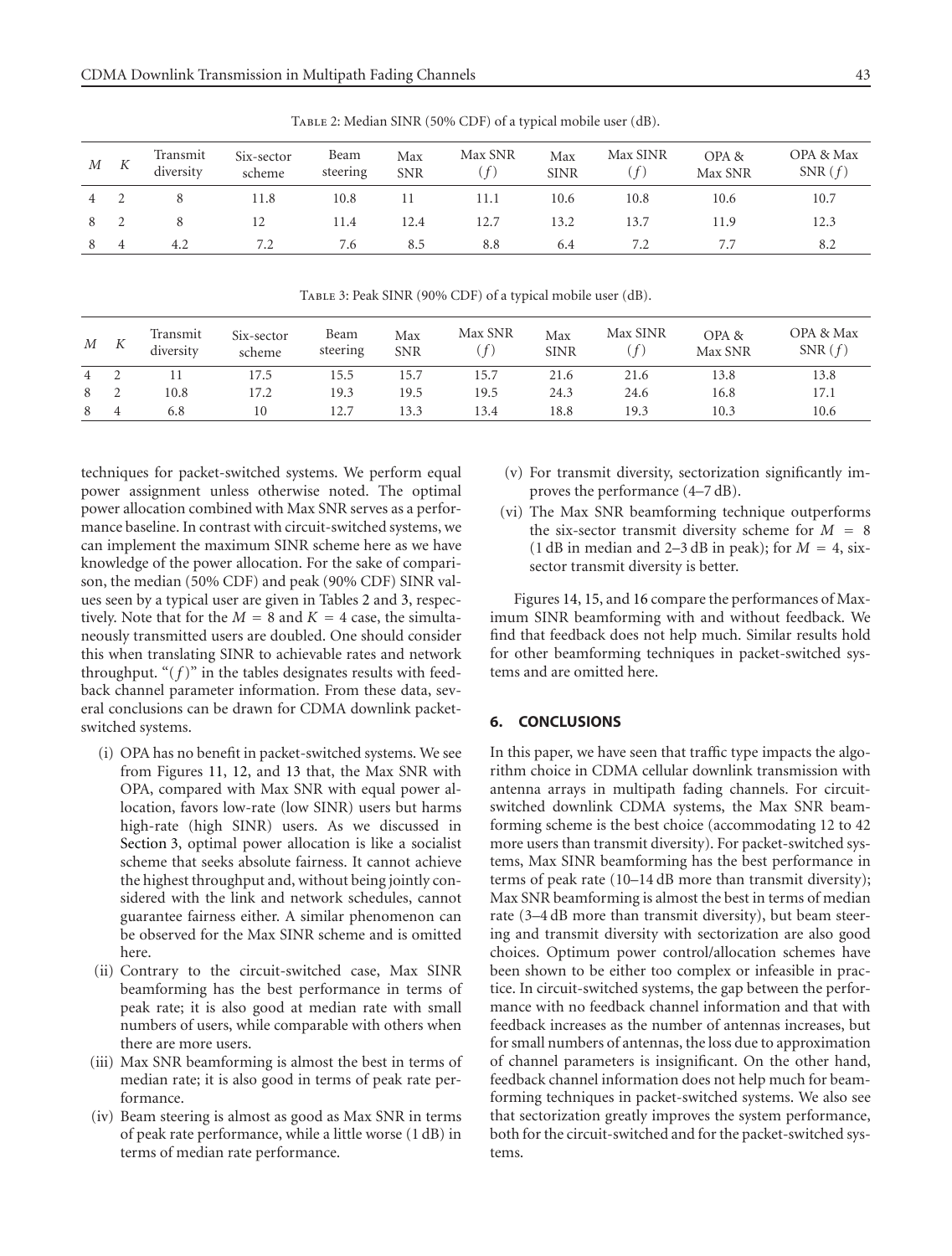

<span id="page-12-7"></span>Figure 14: Performance of Max SINR beamforming with *<sup>M</sup>* <sup>=</sup> <sup>4</sup> antennas and  $K = 2$  active users, with and without feedback channel information.



<span id="page-12-8"></span>Figure 15: Performance of Max SINR beamforming with *<sup>M</sup>* <sup>=</sup> <sup>8</sup> antennas and  $K = 2$  active users, with and without feedback channel information.

The following issues deserve further study in this context. In this paper, we have assumed the perfect knowledge of the DOD when calculating the downlink spatial covariance matrix. The issue of parameter estimation errors in covariance matrix calculation is of interest. Other interesting topics include joint consideration of link and network schedules with transmission techniques in packet-switched systems, and array processing techniques to combat the large-scale fading exploiting widely separated antennas (macrodiversity).



<span id="page-12-9"></span>Figure 16: Performance of Max SINR beamforming with *<sup>M</sup>* <sup>=</sup> <sup>8</sup> antennas and  $K = 4$  active users, with and without feedback channel information.

## **ACKNOWLEDGMENTS**

The authors would like to thank Doctors Dmitry Chizhik, Constantinos Papadias, Jerry Foschini, Mike Gans, Howard Huang, Jack Salz, Reinaldo Valenzuela, and all other members of the Wireless Communications Research Department of Bell Labs, Lucent Technologies, for helpful discussions. Part of this work was done while Huaiyu Dai was a summer intern there. This research was supported in part by Bell Labs, Lucent Technologies, in part by the National Science Foundation under Grant CCR 99-80590, and in part by the New Jersey Center for the Wireless Telecommunications.

# <span id="page-12-0"></span>**REFERENCES**

- [1] J. H. Winters, J. Salz, and R. D. Gitlin, "The impact of antenna diversity on the capacity of wireless communication systems," *IEEE Trans. Communications*, vol. 42, no. 2,3,4, pp. 1740–1751, 1994.
- <span id="page-12-1"></span>[2] B. D. Van Veen and K. M. Buckley, "Beamforming: a versatile approach to spatial filtering," *IEEE Signal Processing Magazine*, vol. 5, no. 2, pp. 4–24, 1988.
- <span id="page-12-2"></span>[3] T. S. Rappaport, *Wireless Communications: Principles and Practice*, Prentice-Hall PTR, Upper Saddle River, NJ, USA, 2nd edition, 2002.
- <span id="page-12-3"></span>[4] F. Rashid-Farrokhi, L. Tassiulas, and K. J. R. Liu, "Joint optimal power control and beamforming in wireless networks using antenna arrays," *IEEE Trans. Communications*, vol. 46, no. 10, pp. 1313–1324, 1998.
- <span id="page-12-4"></span>[5] E. Visotsky and U. Madhow, "Optimum beamforming using transmit antenna arrays," in *Proc. IEEE Vehicular Technology Conference (VTC '99)*, vol. 1, pp. 851–856, Houston, Tex, USA, May 1999.
- <span id="page-12-5"></span>[6] S. V. Hanly and D. Tse, "Power control and capacity of spreadspectrum wireless networks," *Automatica*, vol. 35, no. 12, pp. 1987–2012, 1999.
- <span id="page-12-6"></span>[7] B. Hochwald, T. L. Marzetta, and C. B. Papadias, "A transmitter diversity scheme for wideband CDMA systems based